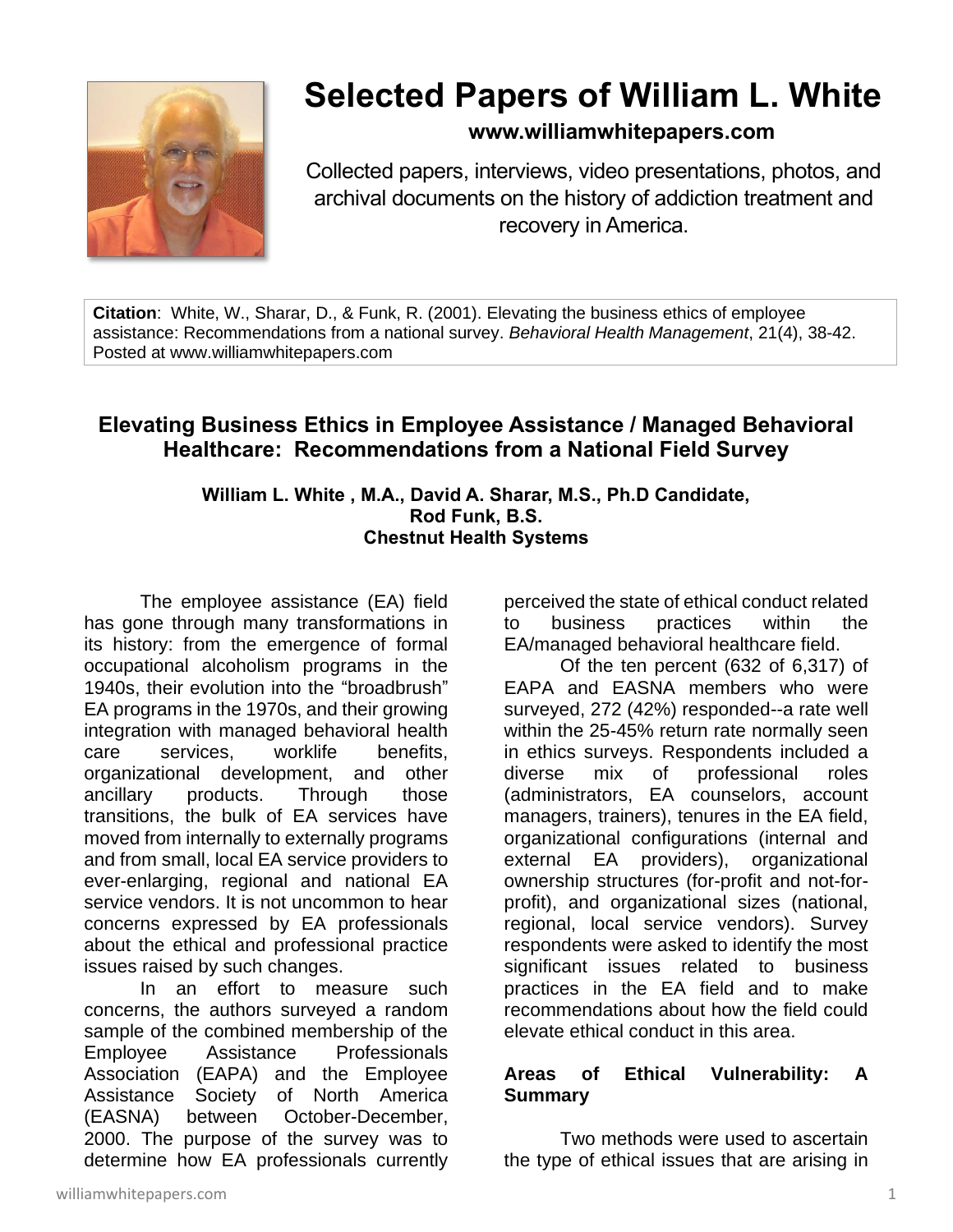the current EA environment. First, survey respondents were given a list of fifteen ethical issues (developed by expert informants) and were asked to rank on a five-point Likert Scale the degree of frequency with which they had observed each of the listed ethical problems in the past five years. The major ethical problems and concerns (those with highest combined reported incidence of "frequently" and "sometimes") identified included:

- 1) erosion of EA service quality in the shift from local to national EA vendors,
- 2) poor understanding and performance of EA functions by EA subcontractors,
- 3) erosion of quality resulting from intense competition and low-ball rates,
- 4) biased referral patterns created by parent organizations of EA providers,
- 5) compromised core EA functions resulting from service integration,
- 6) low dose service recommendations by cost-containment gatekeepers,
- 7) misrepresentation of organizational capabilities and service outcomes, and
- 8) EA professionals practicing beyond boundaries of their competence.

The second method used to identify ethical issues facing the EA field was the following open-ended survey question: "Of all the business related ethical issues facing the EA field, which three do you believe are most important or critical?" The responses were topically coded with the following seven categories generating the highest percentages of responses:

- 1) Competence of EA practitioners/contractors,
- 2) Shift to cost containment/managed care,
- 3) Loss of boundaries around EA functions and competencies,
- 4) Ethics of referral and ownership,
- 5) Bidding and fee-setting practices,
- 6) Shift from local to national vendors,

7) Misrepresentation of marketing/ advertising.

### **Field Recommendations**

Each of the 272 survey respondents were asked the following open-ended question: "What steps should the EA field take to enhance business-related ethical sensitivities and ethical practices?" Each respondent could list up to three recommendations. The authors reviewed the survey responses, organized them into topical categories, coded each survey response within the categories, and then tabulated total response frequencies within the categories. Figure One displays the top ten categories of recommended actions. These recommended strategies fall into the following five broad categories.

Education and Training EA professionals called for the education of EA service consumers (both corporate and employee) about the "core technology" of EA and the ethical issues that are arising in the EA marketplace. Respondents recommended disseminating information on ethical issues in EA through the major business and human resource conferences, journals and newsletters. Several respondents suggested the development and routine dissemination of an EA client rights statement that would include a "digest" of the ethical issues that arise in the EA arena. There were also many recommendations for baseline and continuing ethics education and training for EA professionals. Most focused on the need for baseline "core technology" training for everyone working within the EA field, particularly those working as subcontractors. More specifically, there were suggestions for the development of a specialized ethics training module for delivery at local EA professional meetings. One respondent called for the better packaging and marketing of ethics workshops under such slogans as, "If you're getting rich, you're doing something wrong! Or is it right? Pick one!" There were repeated calls to "cuss, discuss, confer, debate, renegotiate" the whole topic of ethics in the EA field. There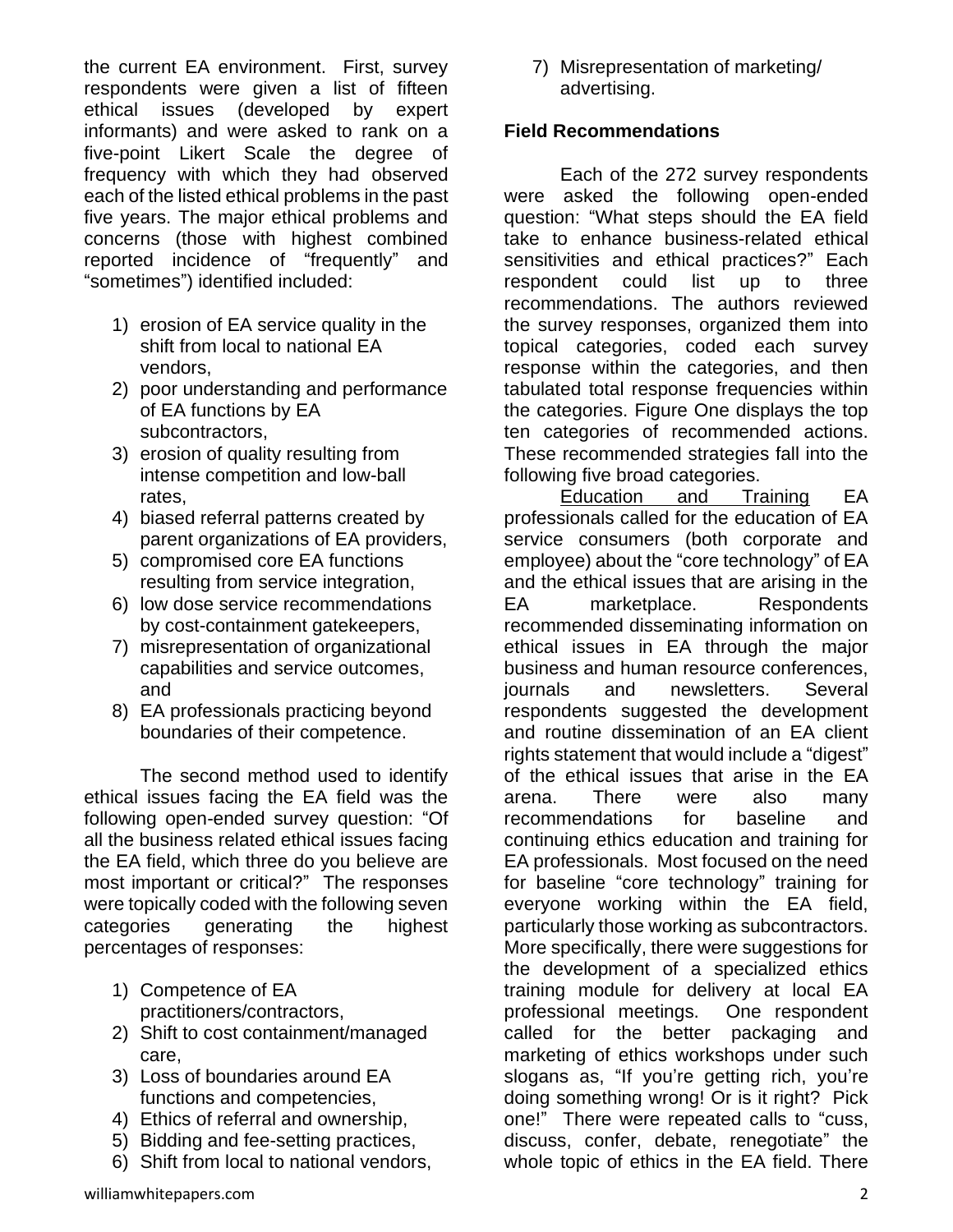were also calls for the regular publication of ethical case studies in the EA professional journals and trade magazines.

Standards Development and Revision The two most frequent standardsrelated recommendations involved the call to establish educational and certification/licensure standards for all EA professionals and the formal accreditation by all EA programs. There was some divergence of opinion among respondents regarding where the field should place its energy and resources: on the quality of the EA program itself, or on the competence of individual practitioners. Some respondents expressed dismay that EAPA and EASNA, in their opinion, are "fractured on this issue" and lack a unified approach. There was agreement among respondents that defining minimum standards for both individual practitioners and programs are ethical matters of extreme importance.

Other recommendations included the expansion of ethical standards involving business practices, particularly related to marketing practices, the use of a uniform methodology for calculating and reporting service utilization rates, the practice of "selfreferral," and the integration of EA and managed behavioral health care into a single program. One respondent called for a commission of EA professionals, business and human resource representatives, and benefits consultants to formulate ethical standards related to EA business practices.

Standards Enforcement Enforcement recommendations included a centralized hotline to lodge ethical complaints, an auditing/monitoring process through which a comparison could be made of marketing claims and quality and accessibility of service products, and a more assertive process in publicizing, encouraging, and utilizing the ethical complaint processes of EACC. Several respondents recommended the use of a peer-review consultation mechanism for resolving areas of great ethical ambiguity.

Research Survey respondents called for research that could help establish an empirical baseline for standards of professional practice. One element of such research should be service satisfaction surveys of EA clients (purchasers and consumers of EA services). Another recommendation was to improve the rigor of research in the field prior to making claims about the cost and outcome effectiveness of nearly every EA model. Most studies of EA effectiveness employ a case study, single group pre- and post-test or quasiexperimental design, lacking in long-term follow-up or legitimate comparison groups.

Leadership and Advocacy Respondents recommended that the field's professional associations take a stronger leadership role in ethics education and in generating discussions and standards of practice related to the number of ethical issues that are arising in the field=s business practices. There were calls for EASNA and EAPA to take a courageous lead in protecting the future of the field by stirring ethics dialogue (particularly on new ethical issues that are arising in the integration of EA and managed care functions) and enhancing the field's ethical sensitivities and capacity for ethical decision-making. A few respondents remarked that EAPA and EASNA, on their own, do not carry the influence or member base to substantively raise the level of awareness regarding ethics and quality standards among employer purchasers. These respondents suggested the field's leaders initiate dialogue and collaboration with the Society for Human Resource Management (SHRM) to ascertain how our professional associations can work together to collectively improve EA programs.

## **Closing Observations**

Caution should be taken in overinterpreting the findings of the survey summarized in this article. It is a survey of perceptions of ethical problems and vulnerabilities rather than a survey of the actual prevalence of ethical breaches. We did not embark on this survey so that we could proclaim like a modern-day "Chicken Little" that the EA sky is falling, but we did want to validate or invalidate our own perceptions of growing ethical vulnerabilities